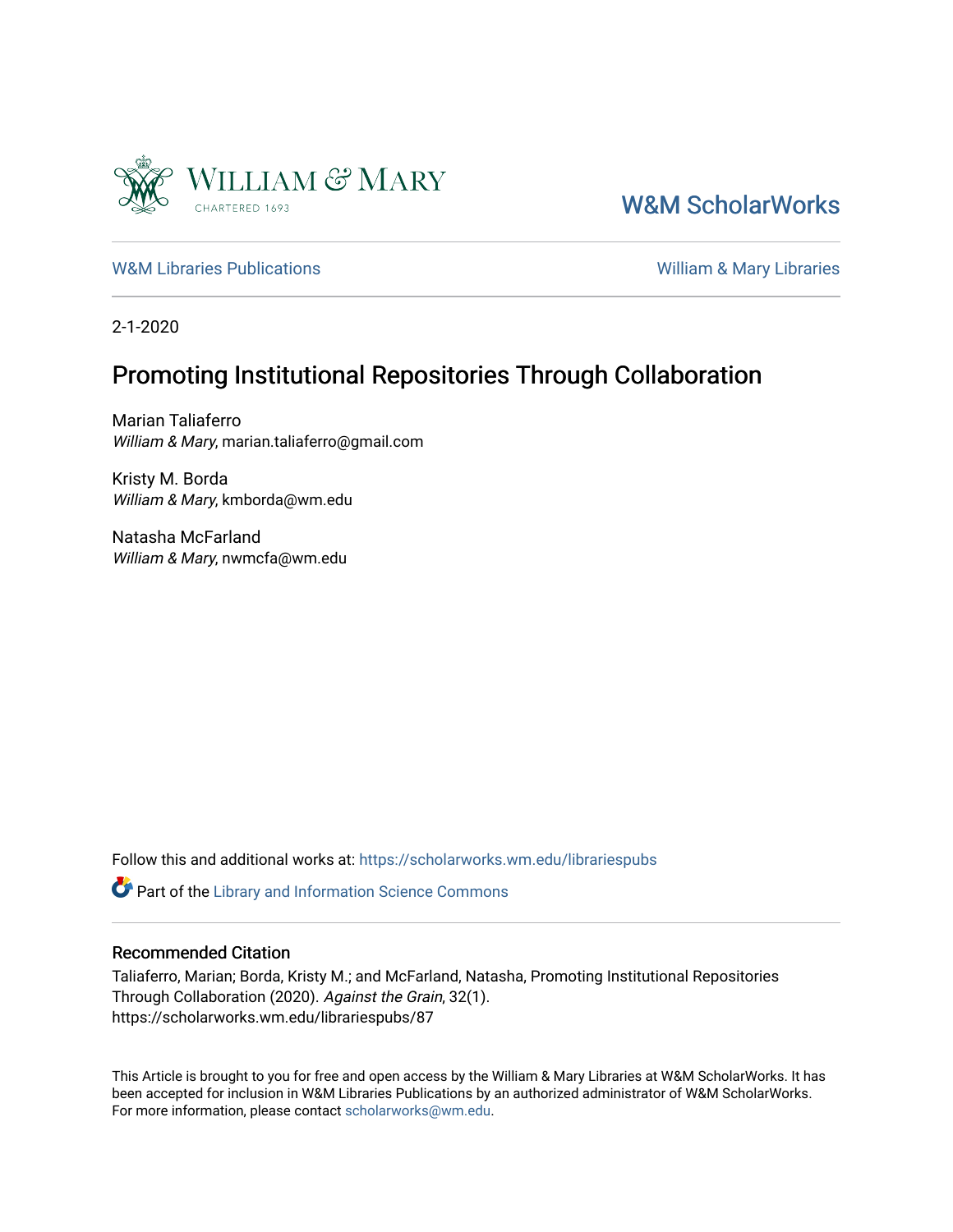#### **Promoting Institutional Repositories Through Collaboration**

By Marian Taliaferro (Digital Scholarship Librarian, Marian Taliaferro Digital Scholarship Librarian, William & Mary Libraries, 400 Landrum Drive, Williamsburg, VA; Phone: 757 221-1893) [<mgtaliaferro@wm.edu>](mailto:mgtaliaferro@wm.edu)

By Kristy Borda (Science Librarian, William & Mary Libraries, 400 Landrum Drive, Williamsburg, VA; Phone: 757 221-2667) [<kmborda@wm.edu>](mailto:kmborda@wm.edu)

By Natasha McFarland (Reference & Instruction Librarian, William & Mary Libraries 400 Landrum Drive, Williamsburg, VA; Phone: 757 221-3099) [<nwmcfa@wm.edu>](mailto:nwmcfa@wm.edu)

Column Editor: Michelle Flinchbaugh (Digital Scholarship Services Librarian, Albin O. Kuhn Library & Gallery, University of Maryland Baltimore County, 1000 Hilltop Circle, Baltimore, MD 21250; Phone: 410- 455-6754; Fax: 410-455-1598) <flinchba@umbc.edu>

The phrase "open access" (OA) has been moving increasingly into the lay vocabulary. Among an array of options for faculty to contribute to open access is "green archiving," meaning to deposit copies of scholarship in a scholarly repository. Aside from subject repositories such as arXiv and federal repositories like BioMed Central, other options include institutional repositories. At William & Mary, W&M ScholarWorks [\(https://scholarworks.wm.edu/](https://scholarworks.wm.edu/)) serves as the university's open access institutional repository (IR). William & Mary is a small, liberal arts university, with nearly 9,000 students. In the context of our campus discussions on open access and "Big Deals", faculty and students are encouraged to deposit their scholarship in the repository as a low-effort way to promote access to their work while benefitting from the OA citation advantage.

While conversations about submitting scholarship to the repository now take place frequently, in 2015, staffing for the repository was minimal. At that time, there were only 282 publications in it, and no one staff was dedicated full-time to promoting it. By fall, 2017 not only were two full-time librarians dedicated to ScholarWorks, but there was additional support from a number of other staff and through a number of activities. Resultingly, publications added to the repository increased as indicated in Figure 1 and it now houses over 14,000 publications. In this article, we offer a few strategies for your consideration and which you might take to build up your own repository.

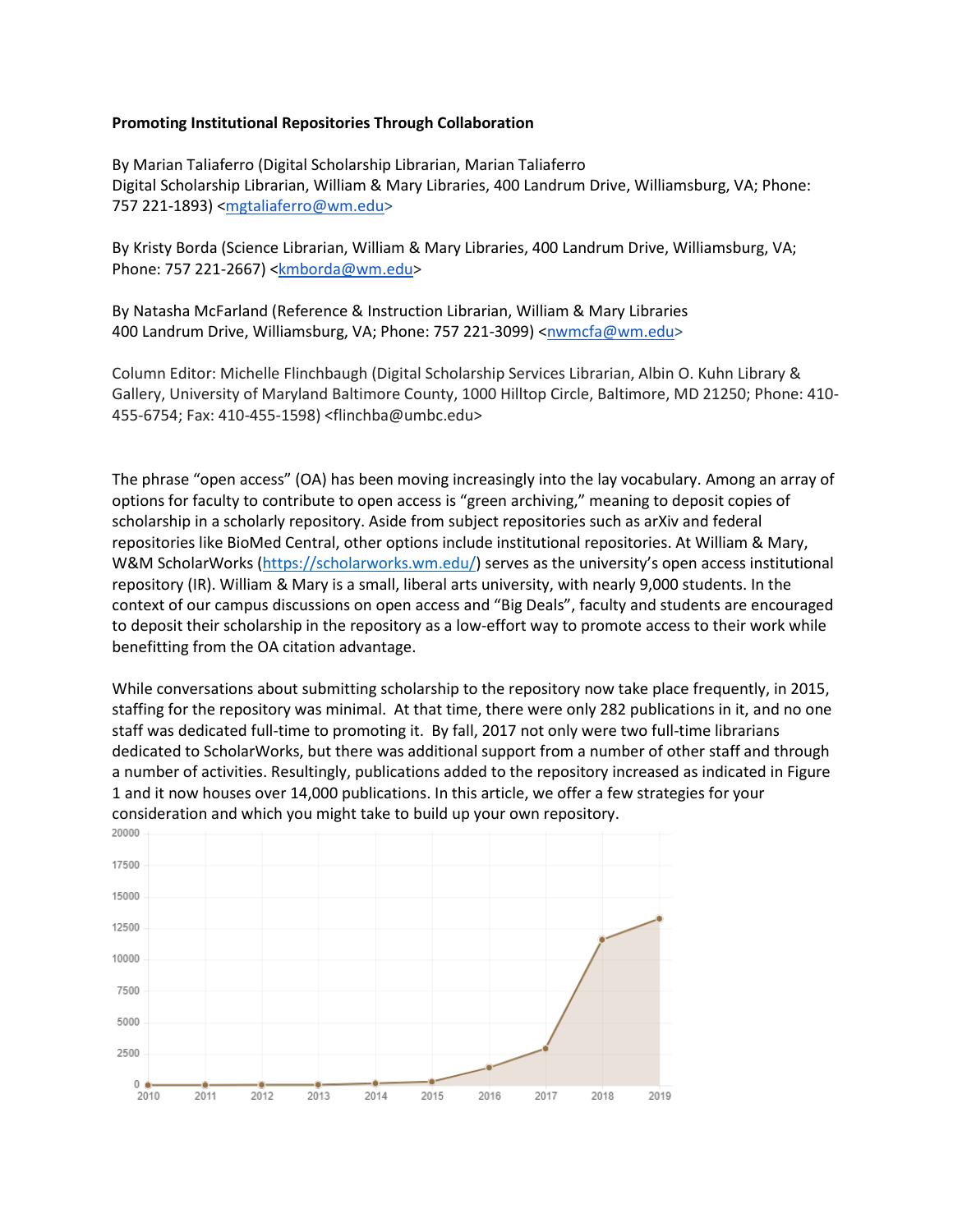Clearly, having people dedicated to the task helped at William & Mary. In a small library (~60 staff), it's also important to work together on projects. We had several opportunities to do so via partnerships between staff in several library departments, including Content Services, Special Collections, Instruction and Research, with branch librarians and the administration.

In 2018, we decided to rebrand the IR, enhance it and roll out a new look. We made the site more visually interesting and did more to promote archiving works there. Additionally, we coordinated the relaunch with Open Access Week and a project adding over 5,000 W&M theses and dissertations from a large retrospective digitization project.

Concurrent with the rebranding and retrospective digitization project, several new research and instruction librarians were hired and an updated model for their roles was established. New responsibilities for instruction and research librarians included engagement and scholarly communications. The Digital Scholarship Librarian worked together with the new and the remaining instruction and research librarians to get them up top speed on scholarly communications issues, such as open access, fair use and the repository, and also to promote the newly named W&M ScholarWorks in departmental presentations to faculty.

# **Making the Pitch**

The Science Librarian at William & Mary Libraries is a member of the Instruction & Research Department and liaises with the physics, applied science, biology, geology, and chemistry departments. A new librarian started in this role in 2017, just as W&M ScholarWorks was becoming an institutional priority. Through conversations with the Digital Scholarship Librarian, it was decided that ScholarWorks would be marketed in initial introductory meetings with faculty.

Through these conversations with faculty, it became apparent that the low participation in ScholarWorks was due to a lack of awareness rather than a lack of interest. Many of the meetings yielded CV's, which were sent along to the library team for processing. Faculty became excited when they heard about the advantages of putting their publications in ScholarWorks. Over the course of the year, four aspects of the "pitch" were identified as effective marketing:

- 1. Impact: Open-access publications have been shown to have greater impact. Research published outside of a paywall by William & Mary authors is cited nearly twice as much as that published in subscription-based journals. Increased discoverability in Google Scholar is particularly impactful to science faculty, who are heavy users of that platform.
- 2. Statistics: ScholarWorks regularly sends out statistics about the number of downloads per article. This is a greater depth of information than the standard journal platform and can be used by faculty to demonstrate the reach and impact of their scholarship.
- 3. Success Stories: At William & Mary, the best example of a success story is the gray literature of the Virginia Institute of Marine Science (VIMS). The VIMS librarians digitized reports that had previously only existed in physical form at the VIMS Hargis Library.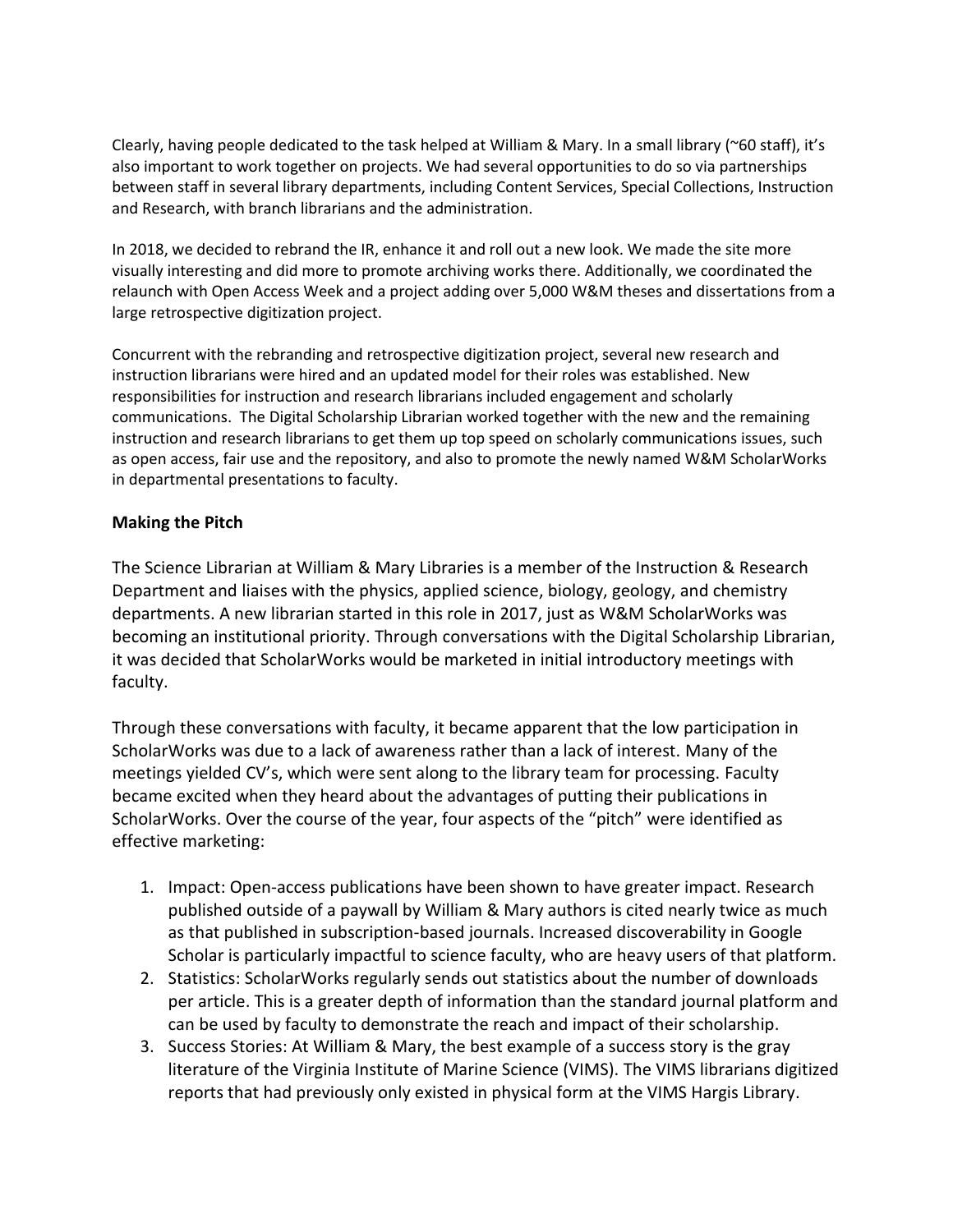Since posting them in ScholarWorks, there have been 53,000 downloads of these articles – 32,000 in the last year alone.

4. Little Effort: This might be the most important of the pitch. Faculty balance many competing priorities and the idea of uploading their own publications may seem daunting. At William and Mary we request their CV's and check the copyright permissions for their publications. The only thing they need to do is send us the correct versions of their articles – we handle the rest.

This four-part pitch has been used informally in one-on-one conversations with faculty as well as in presentations. Most recently it was used in a Geology Department faculty meeting that resulted in several faculty members submitting their publications to ScholarWorks.

Collaboration between the liaison librarians and the Digital Scholarship Librarian is the most critical aspect of any efforts to grow the institutional repository. Having a specialist advise liaisons on how to communicate the benefits of the IR and tailor their "pitch" to individual departments is invaluable. Recently the libraries reached out to the Center for Conservation Biology (CCB), a research group based partially at William & Mary. The advantage in using ScholarWorks wasn't immediately apparent, but through collaboration the Science Librarian and Digital Scholarship Librarian were able to identify that the center produced technical reports that were inaccessible to the public. The messaging to the CCB was successful because it focused on increased access to these reports, and they are currently in the process of moving their publications over to ScholarWorks.

# **Expanding Awareness**

At William & Mary, Swem library is known to be one of the designated places that faculty and students alike congregate to discover collected knowledge, examine treasures, and share new findings. Archivist, librarians, faculty, and staff collaborate to not only build collections to support curriculums, campus communities, and special collections; but also to bring awareness to the ongoing scholarship of faculty.

It's sometimes hard to imagine that you can augment an existing program to increase awareness of something you have been doing successfully for a while, but that's exactly what happened at Swem. Liaisons collaborated for years with special collections Exhibit's Manager to curate "Scholarship on Display", an exhibit that highlights faculty research. However, it wasn't until a conversation between our Digital Scholarship Librarian and Exhibits Manager prompted the idea of inviting faculty who agreed to participate in the exhibit have their work included in ScholarWorks.

The liaison used her connection to the faculty chair to build and deepen rapport with the rest of the department. A meeting with the Digital Scholarship Librarian and liaison provided an opportunity for faculty to get a thorough understanding of ScholarWorks and to ask questions. Faculty were in awe and the partnership thrived to build the exhibit.